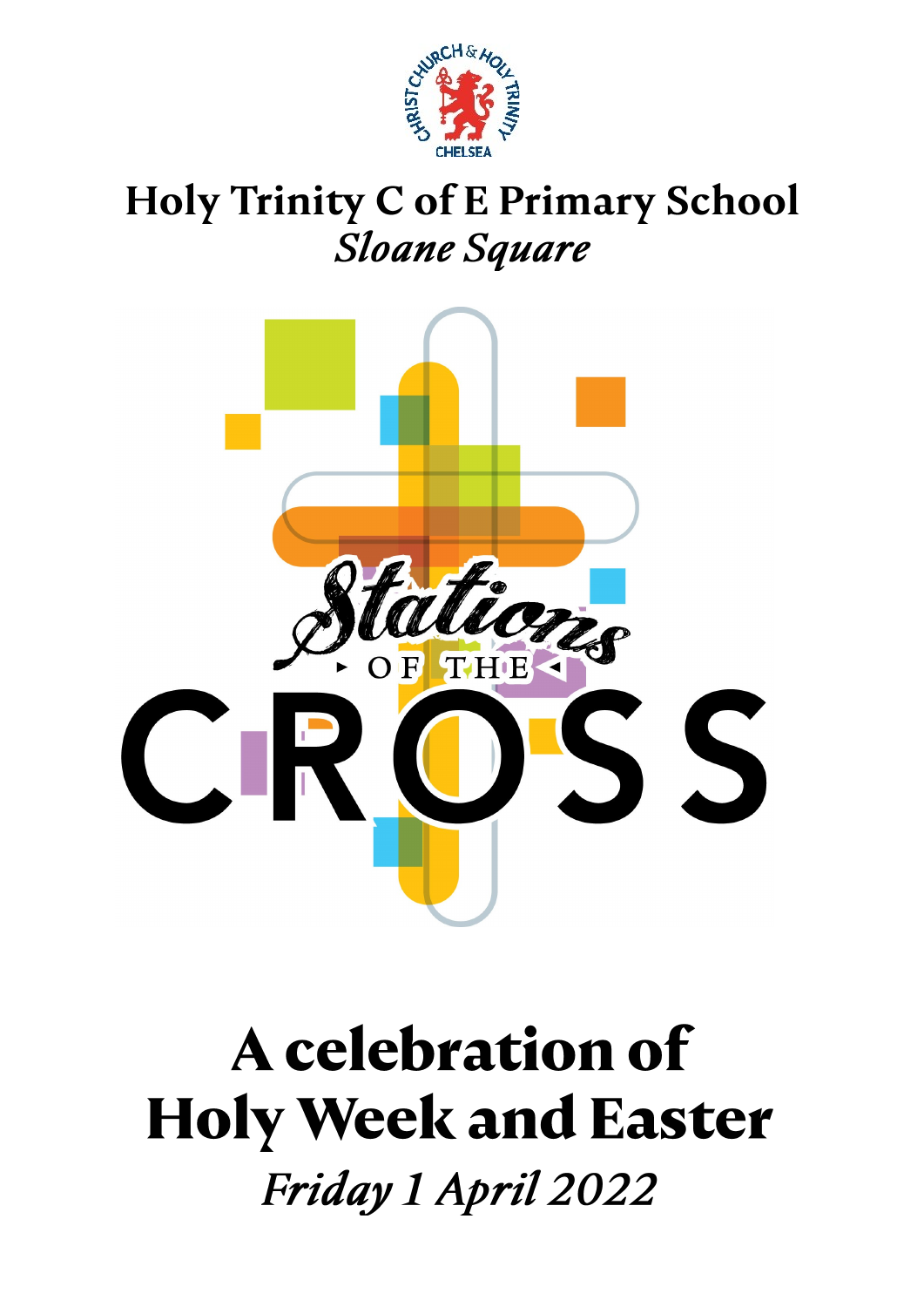#### **WELCOME by Fr. Nicholas**

#### **PROCESSIONAL HYMN: Give me Joy in My Heart**

Give me joy in my heart, Keep me praising, Give me joy in my heart I pray, Give me joy in my heart, Keep me praising, Keep me praising till the end of day.

*Sing Hosanna! Sing Hosanna! Sing Hosanna to the king of Kings! Sing Hosanna! Sing Hosanna! Sing Hosanna to the King!*

Give me peace in my heart, Keep me resting, Give me peace in my heart I pray, Give me peace in my heart, Keep me resting, Keep me resting till the end of day.

*Sing Hosanna! Sing Hosanna! Sing Hosanna to the king of Kings! Sing Hosanna! Sing Hosanna! Sing Hosanna to the King!*

Give me love in my heart, Keep me serving, Give me love in my heart I pray, Give me love in my heart, Keep me serving, Keep me serving till the end of day.

*Sing Hosanna! Sing Hosanna! Sing Hosanna to the king of Kings! Sing Hosanna! Sing Hosanna! Sing Hosanna to the King!*

Give me oil in my lamp, Keep me burning, Give me oil in my lamp I pray, Give me oil in my lamp, Keep me burning, Keep me burning till the end of day.

# **INTRODUCTION by Fr. Nicholas**

*Were you there when they crucified my Lord? (x2) Oh, sometimes it causes me to tremble, tremble, tremble Were you there when they crucified my Lord?* 

#### The First Station:

#### **Jesus is condemned to death**

Priest We adore you, O Christ, and we bless you

#### **All Because by your holy cross, you have saved the world**

*Were you there when they sentenced him to die? (x2) Oh, sometimes it causes me to tremble, tremble, tremble Were you there when they sentenced him to die?* 

#### The Second Station:

#### **Jesus carries his cross**

Priest We adore you, O Christ, and we bless you

#### **All Because by your holy cross, you have saved the world**

*Were you there when his shoulder bore the cross? (x2) Oh, sometimes it causes me to tremble, tremble, tremble Were you there when his shoulder bore the cross?* 

The Third Station: **Jesus falls**

- Priest We adore you, O Christ, and we bless you
- **All Because by your holy cross, you have saved the world**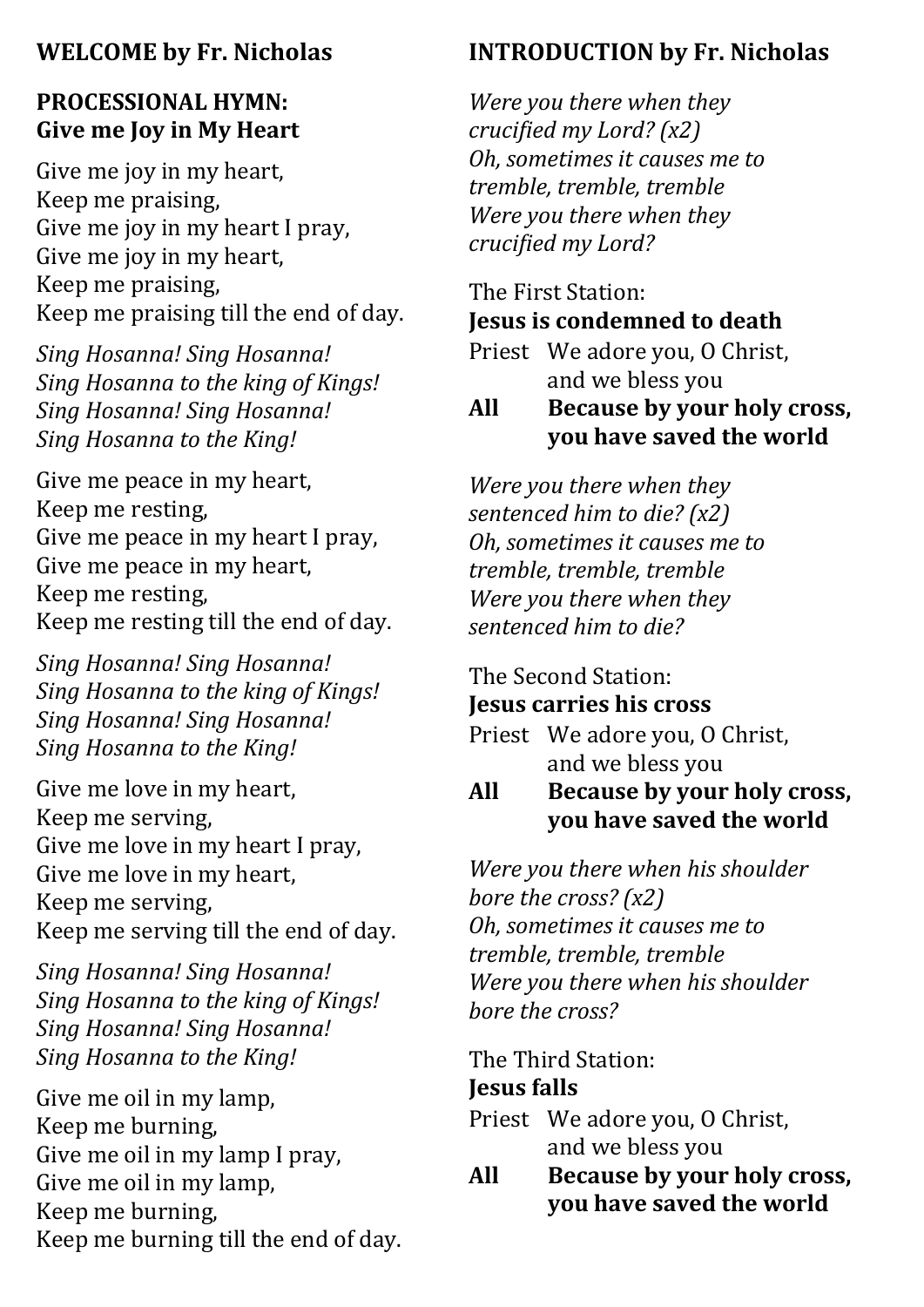*Were you there when he fell beneath the cross? (x2) Oh, sometimes it causes me to tremble, tremble, tremble Were you there when he fell beneath the cross?* 

#### The Fourth Station: **Jesus meets his mother**

Priest We adore you, O Christ, and we bless you

**All Because by your holy cross, you have saved the world**

*Were you there when that mother met her son? (x2) Oh, sometimes it causes me to tremble, tremble, tremble Were you there when that mother met her son?* 

The Fifth Station: **Simon helps Jesus carry his cross** 

Priest We adore you, O Christ, and we bless you

**All Because by your holy cross, you have saved the world**

*Were you there when Simon held the cross? (x2) Oh, sometimes it causes me to tremble, tremble, tremble Were you there when Simon held the cross?* 

# The Sixth Station: **Jesus is stripped of his clothes**

Priest We adore you, O Christ, and we bless you

**All Because by your holy cross, you have saved the world**

*Were you there when they stripped him of his clothes? (x2)*

*Oh, sometimes it causes me to tremble, tremble, tremble Were you there when they stripped him of his clothes?*

#### The Seventh Station: **Jesus dies on the cross**

Priest We adore you, O Christ, and we bless you

**All Because by your holy cross, you have saved the world**

*Were you there when he died upon the cross? (x2) Oh, sometimes it causes me to tremble, tremble, tremble Were you there when he died upon the cross ?*

#### The Eighth Station: **Jesus is laid in the tomb**

Priest We adore you, O Christ, and we bless you

# **All Because by your holy cross, you have saved the world**

*Were you there when they laid him in the tomb? (x2) Oh Sometimes it cause me to tremble, tremble, tremble, Were you there when they laid him in the tomb?*

# **READING: Matthew 28:1-10**

**Christ is risen!**

# **RESSURRECTION DANCE**

*Were you there when he rose from out the grave? (x2) Oh Sometimes it cause me to sing glory! Glory! Glory! Were you there when he rose from out the grave?*